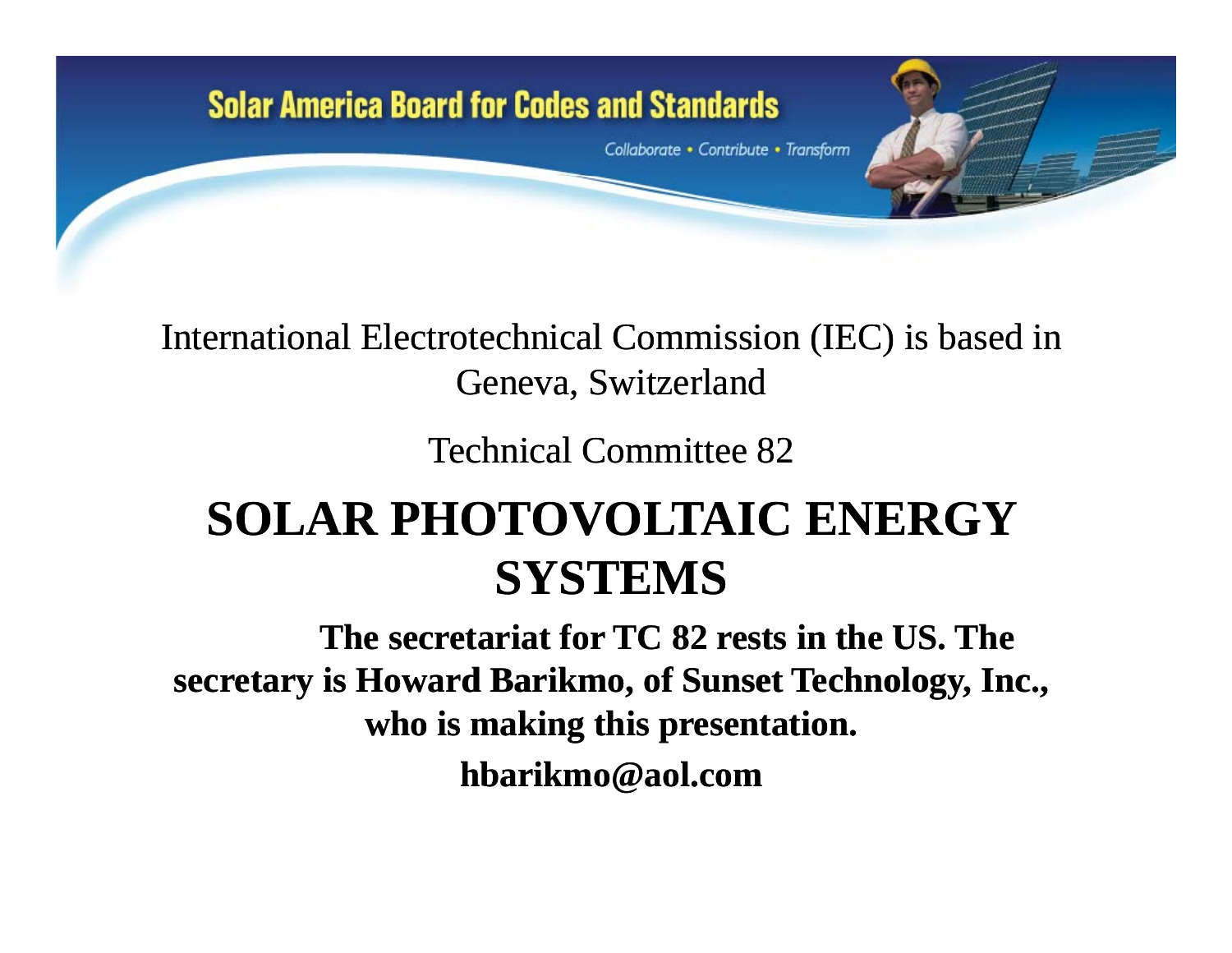# **Solar America Board for Codes and Standards** Collaborate • Contribute • Transform

Standard writing is done through Working Groups:

- キ WG 1: Glossary
- キ WG 2: Modules, non-concentrating
- キ WG 3: Systems
- キ WG 6: Balance-of-system components
- キ WG 7: Concentrator modules
- キ JWG: JCG TC 82/TC 88/TC 21/SC 21A
- キ WG 8: Expected Wafer and Cell working group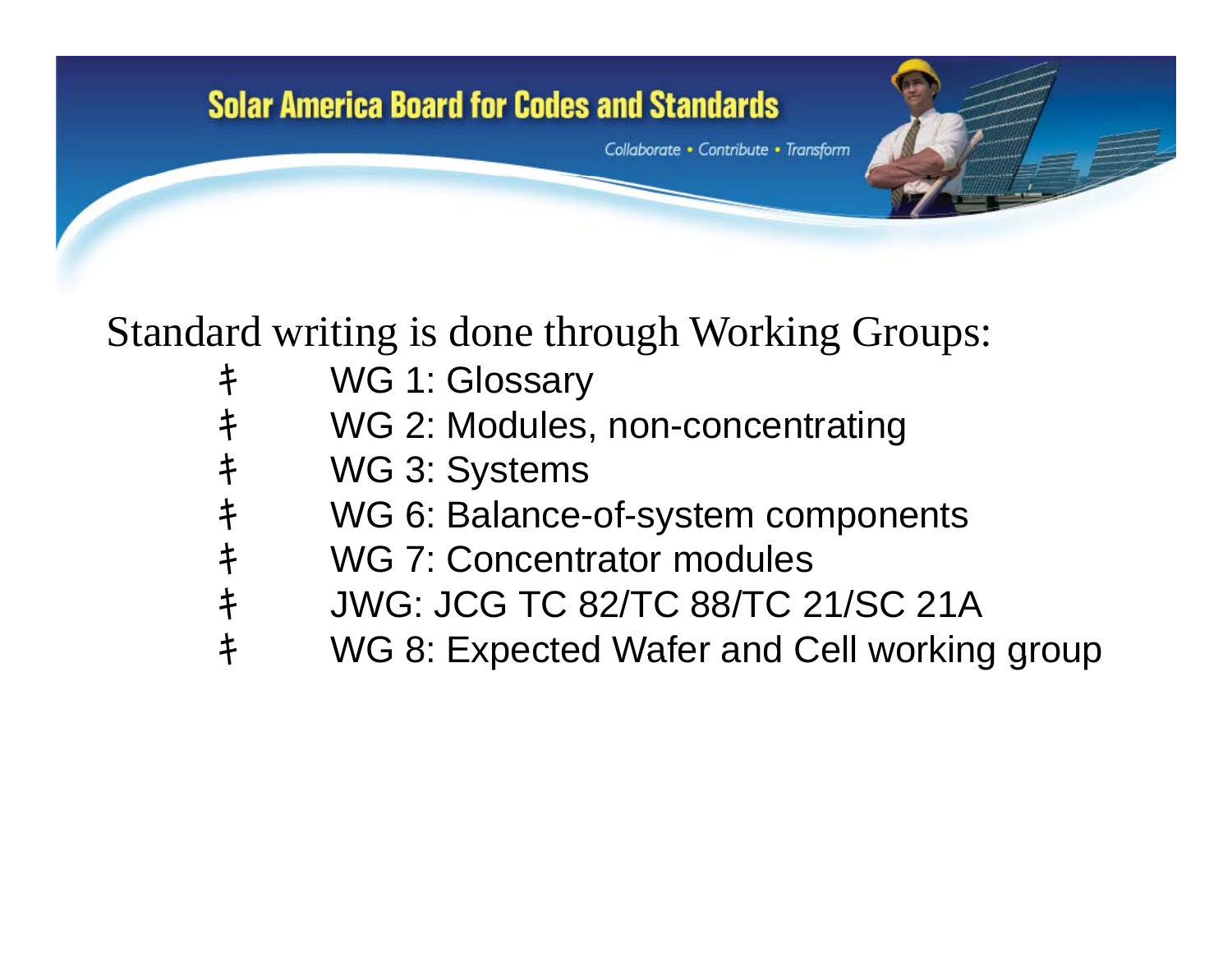Collaborate • Contribute • Transform

## **IEC TC 82**

To find out what we do, go to <u>www.iec.ch</u>. Go toward bottom of page and click on **TC Dashboard**. In the TC Dashboard window, type in **82**, then click on **Submit.** That window will give you a menu with 8 options for you to navigate to your heart's content learning the TC 82 mission and its work. Some locations are only open to members of the US Technical Advisory Group of TC 82 (US TAG TC 82).

[Watch out for bald faced commercial coming up later in this presentation!! You've been warned!]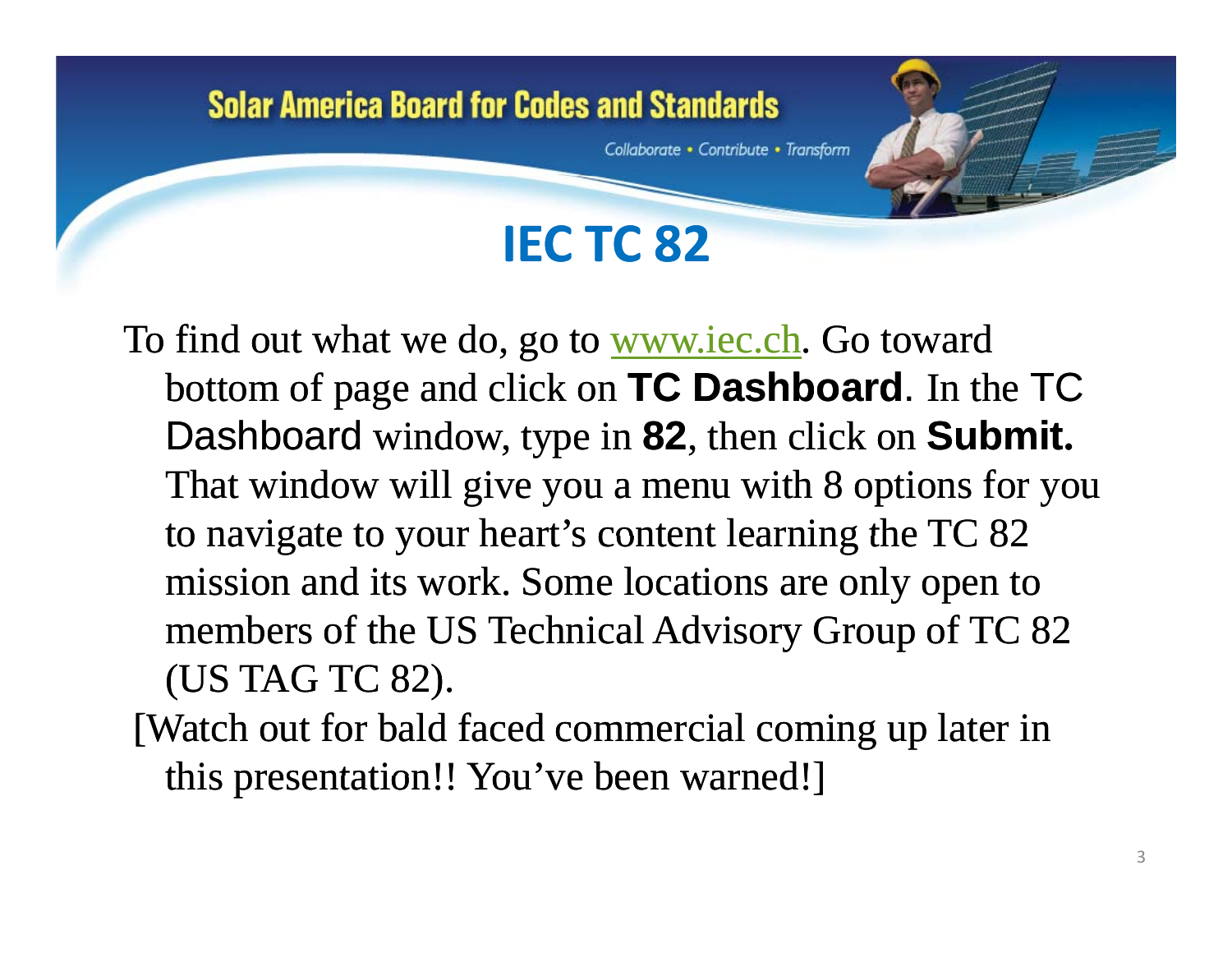Collaborate • Contribute • Transform

## **IEC TC 82 Working Group 1‐‐Glossary**

The major "workhorse" standards published by TC 82 are (by Working Group):

## **Hidenori Shimizu, Japan, convenor**

IEC/TS 61836 Solar photovoltaic energy systems – Terms and symbols (Ed 3 should be published by 2011--or early 2012.)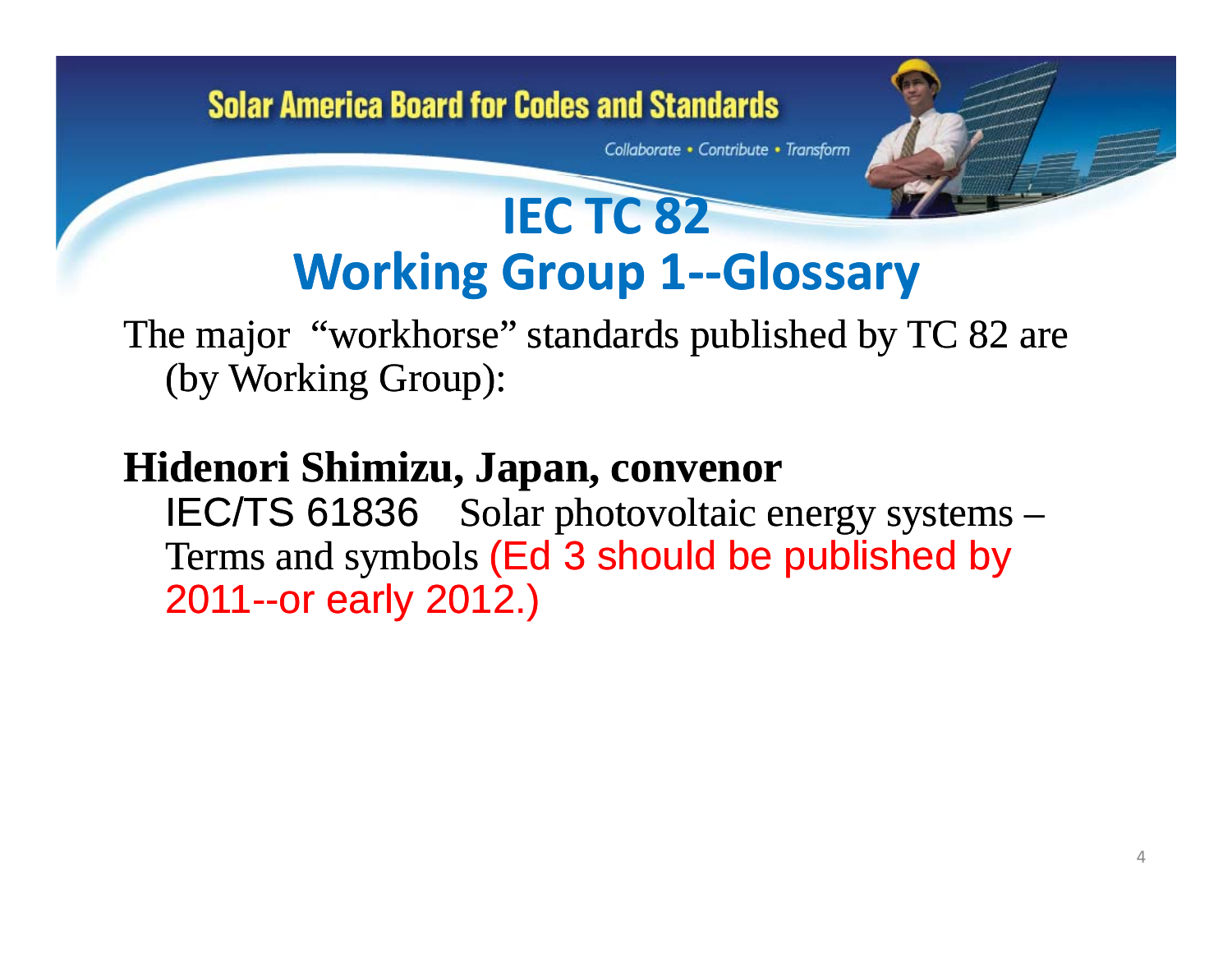Collaborate • Contribute • Transform

## **IEC TC 82 Workin g Grou p 2‐‐Modules non ‐Concen.**

**Dr. John Wohlgemuth, US, convenor** IEC 61215 Ed. 2.0 Crystalline silicon terrestrial photovoltaic (PV) modules - Design qualification and type approval. (Ed 3 in process of being written- publish in later 2012 or 2013.)

IEC 61646 Ed. 2.0, Thin-film terrestial photovoltaic (PV) modules – Design qualification and type approval. (Ed 3 in process of being written.--publish<br>in late 2012 or 2013.)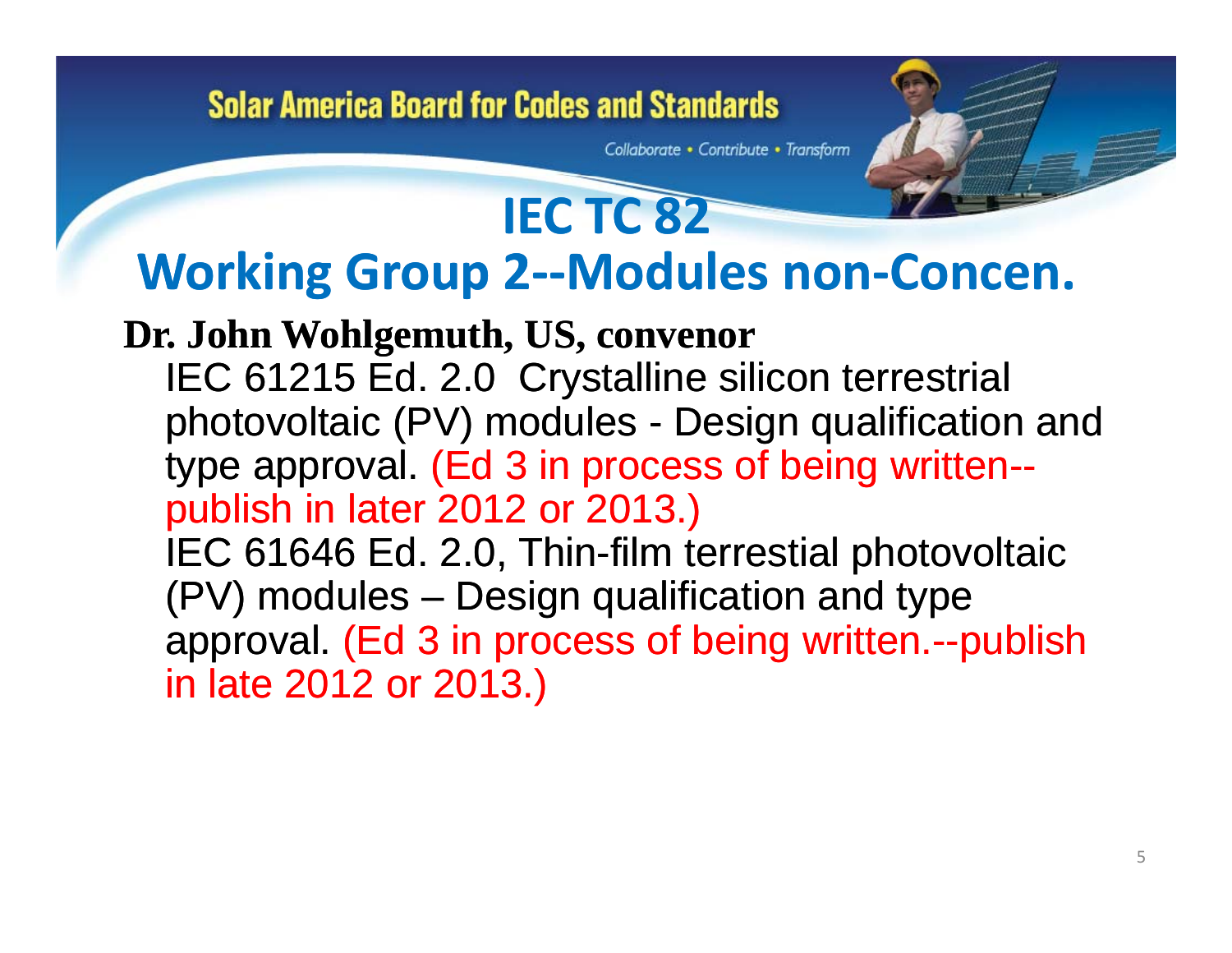Collaborate • Contribute • Transform

## **IEC TC 82 Workin g Grou p 2‐‐Modules non ‐Concen.**

IEC 61701 Ed 2: Salt mist corrosion testing of photovoltaic (PV) modules (FDIS--should publish 2012) IEC 61730-1 Ed. 1.0, Photovoltaic module safety qualification – Part 1: Requirements for construction. (Am 1 publish 2012;Ed. 2 in process of being written.) IEC 61730-2 Ed. 1.0, Photovoltaic module safety qualification – Part 2: Requirements for testing. (Am 1 publish 2012; Ed. 2 in process of being written.)<br>IEC 61853-1, Power and energy rating of photovoltaic (PV) modules – Power Rating. (published Jan 2011)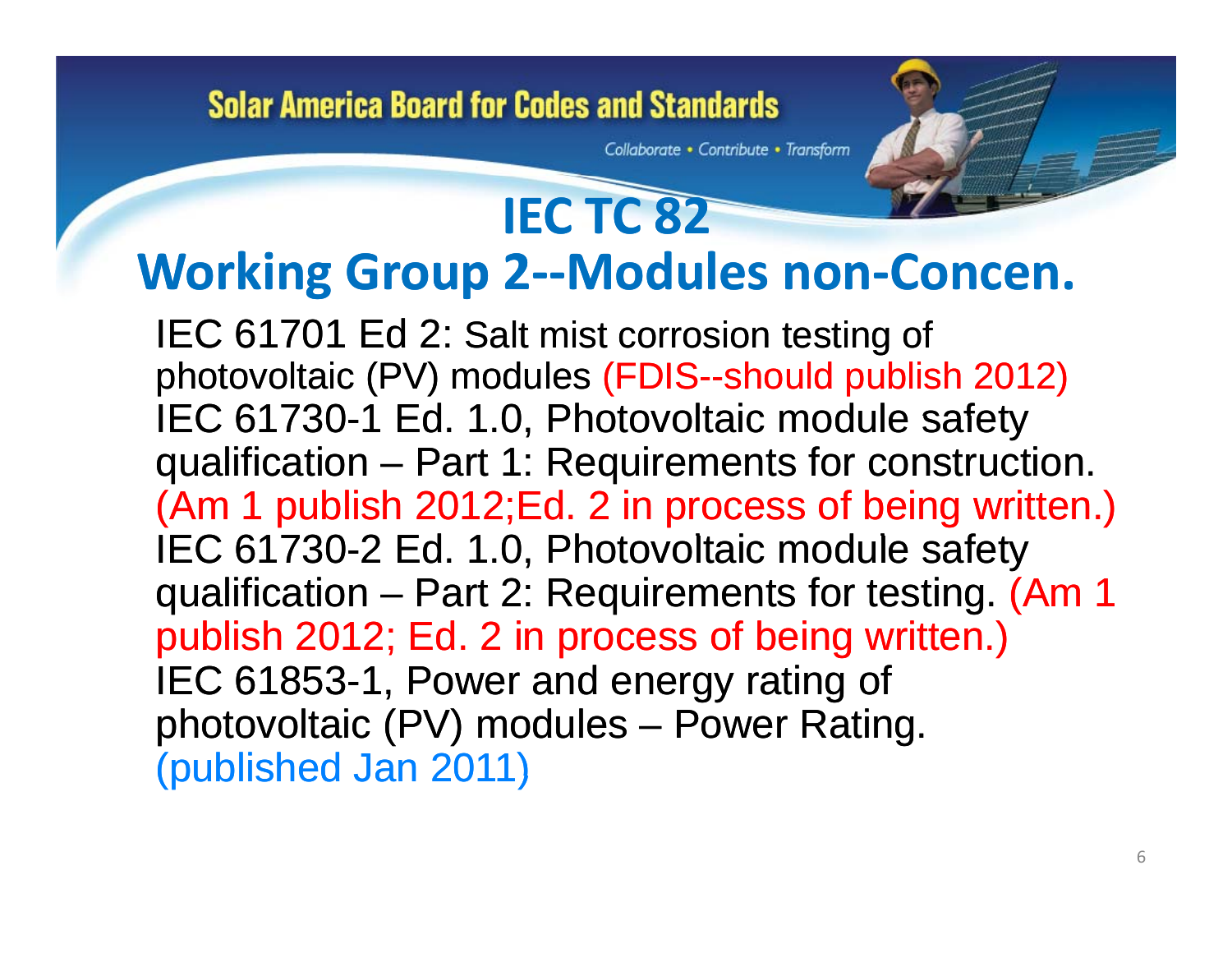Collaborate • Contribute • Transform

## **IEC TC 82 Workin g Grou p 2‐‐Modules non ‐Concen.**

IEC 61853-2, Power and energy rating of photovoltaic (PV) modules – Test Methods. (Submitted as CDV--expect to publish mid-2012.) IEC 61853-3, Power and energy rating of photovoltaic (PV) modules – Energy Rating. (Pre- (Pre-NWIP stage.) IEC 62716, Ammonia corrosion testing of photovoltaic (PV) modules (CD stage--publish late<br>2012.)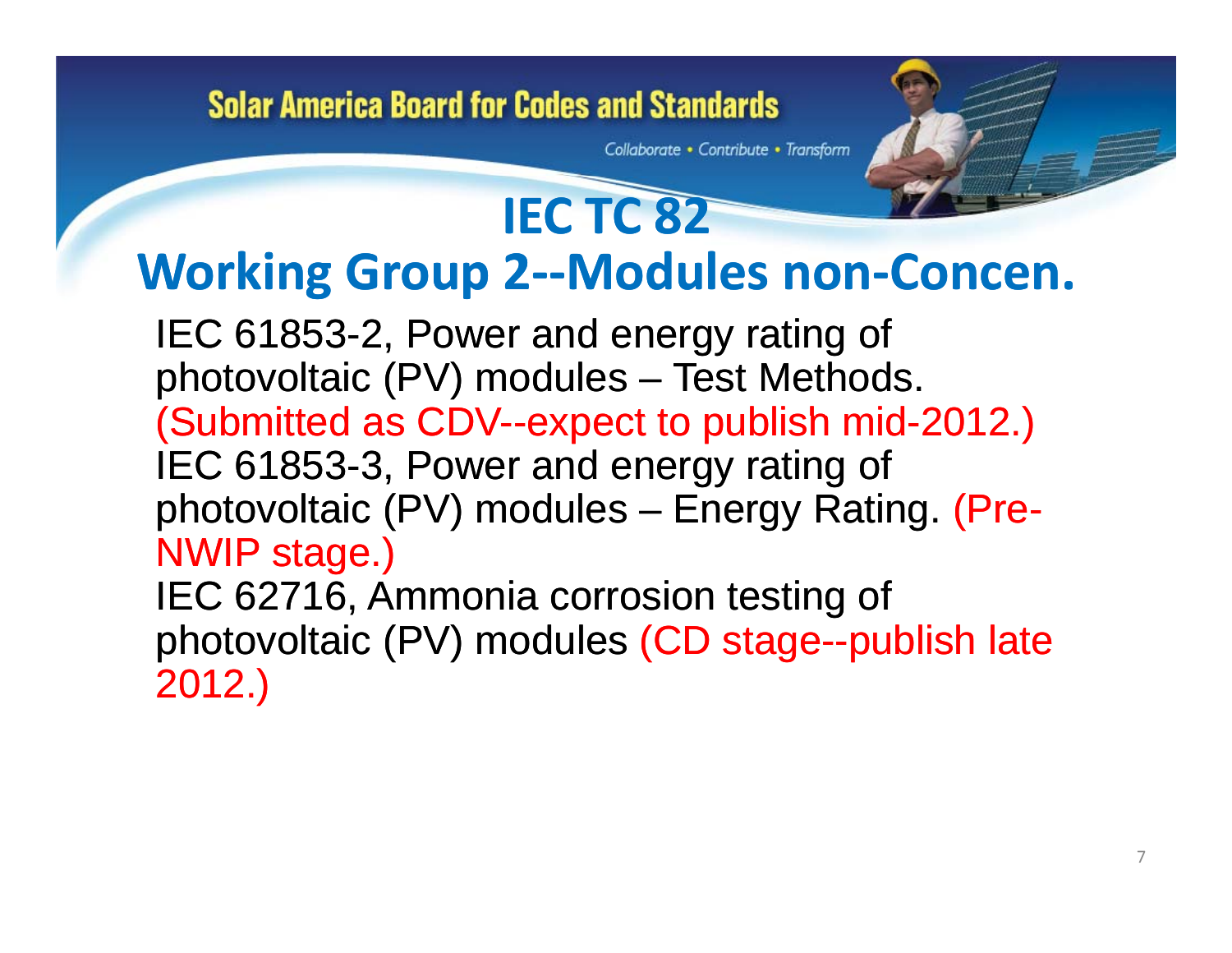Collaborate • Contribute • Transform

- PNW 82‐654 Ed. 1.0 Photovoltaic devices ‐ Part11: Measurement of initial light‐induced degradation of crystalline silicon solar cells and photovoltaic modules (NWIP closed‐needs one more volunteer country to make it viable)
- PNW 82-655 Ed. 1.0 Cross-linking degree test method for Ethylene‐Vinyl Acetate applied in photovoltaic modules ‐ Differential Scanning Calorimetry (DSC) (NWIP closed‐ W 82-655 Ed. 1.0 Cross-linking degree test method<br>Ethylene-Vinyl Acetate applied in photovoltaic mod<br>Differential Scanning Calorimetry (DSC) (NWIP close<br>needs one more volunteer country to make it viable s one more volunteer country to make it viable)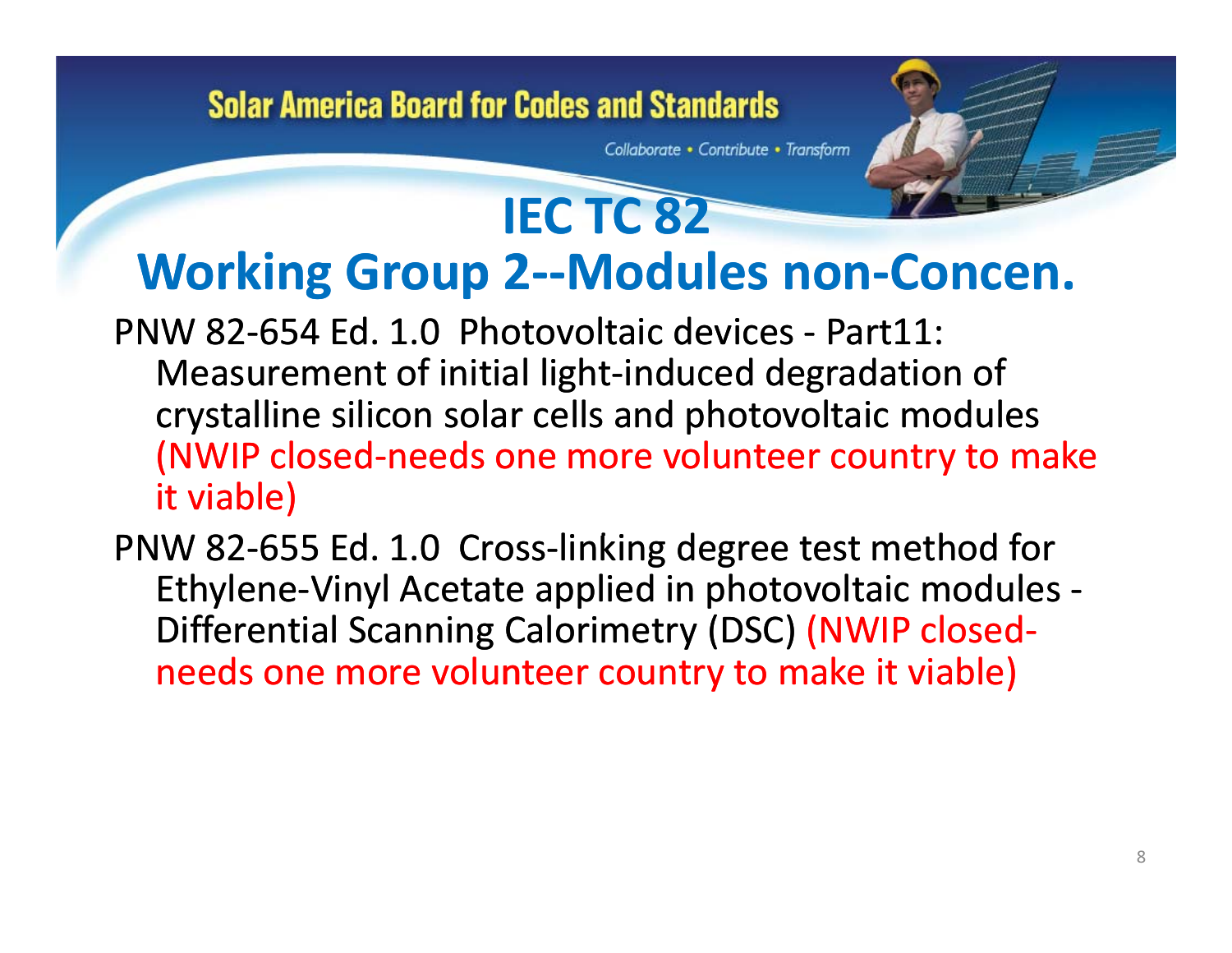Collaborate • Contribute • Transform

- PNW 82‐665 Ed. 1.0 Future IEC 6XXXX‐1‐2: Measurement procedures for materials used in photovoltaic modules ‐ Part 1-2: Encapsulants - Measurement of volume resistivity of photovoltaic encapsulation and backsheet materials (Closes Dec 2011) Part 1-2: Encapsulants - Measurement<br>resistivity of photovoltaic encapsulatic<br>materials (Closes Dec 2011)<br>PNW 82-666 Ed. 1.0 Future IEC 6XXXX-1-
- PNW 82-666 Ed. 1.0 Future IEC 6XXXX-1-4: Measurement procedures for materials used in Photovoltaic Modules ‐ Part 1-4: Encapsulants - Measurement of optical transmittance and calculation of the solar‐weighted photon transmittance, yellowness index, and UV cut‐off frequency (Closes Dec 2011)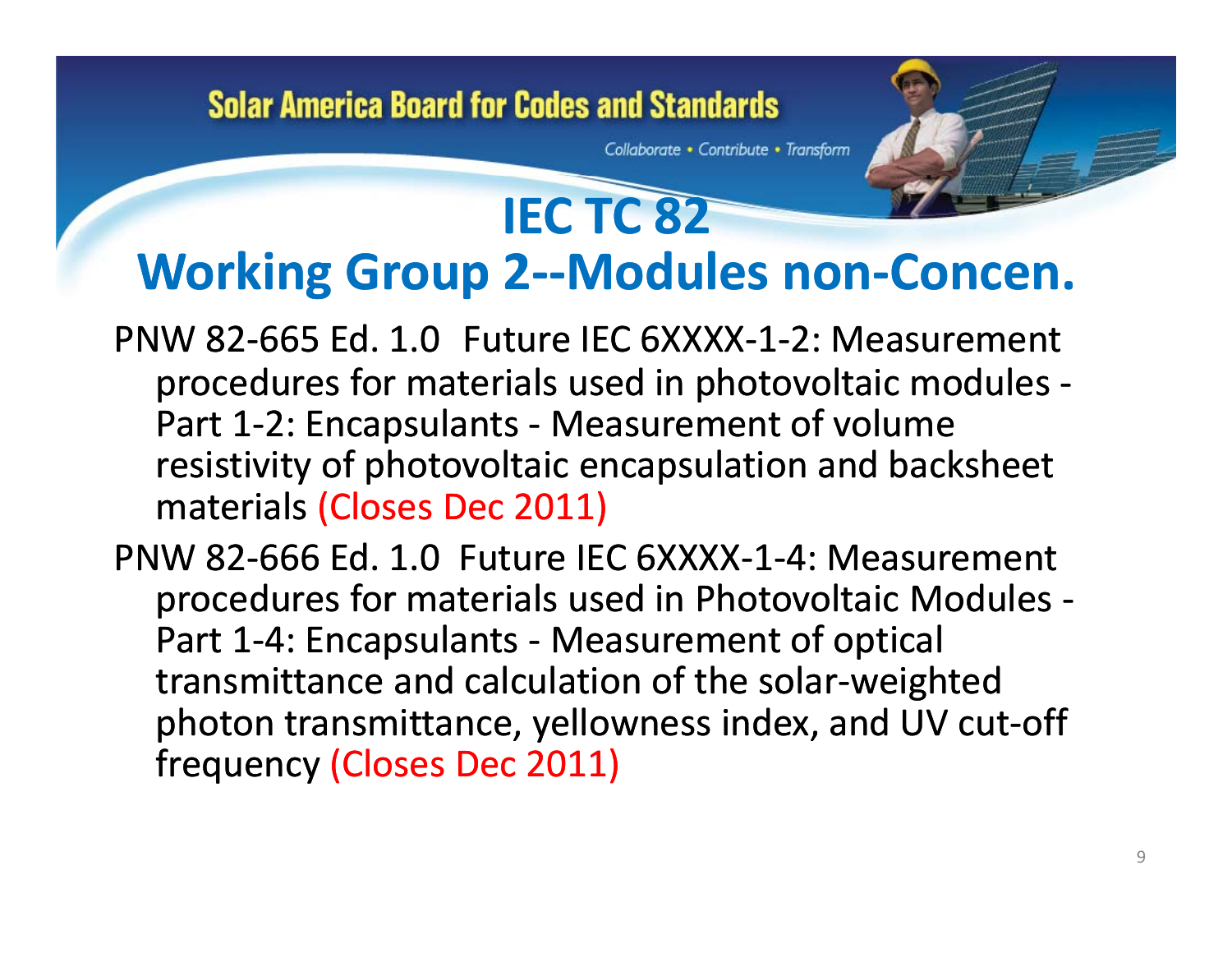Collaborate • Contribute • Transform

- PNW 82‐668 Ed. 1.0 Future IEC 6XXXX‐1‐3 Ed.1: Measure‐ ment procedures for material used in photovoltaic modules ‐ Part 1‐3: Encapsulants ‐ Measurement of dielectrc strength (Closes Dec 2011) ment procedures for material used in photovoltaic<br>modules - Part 1-3: Encapsulants - Measurement c<br>dielectrc strength (Closes Dec 2011)<br>PNW 82-669 Ed. 1.0 Future IEC 6XXXX-1-5 Ed.1: Mea
- 82‐669 Ed. 1.0 Future IEC 6XXXX‐1‐5 Ed.1: Measure‐ ment procedures for materials used in photovoltaic modules - Part 1-5: Encapsulants - Measurement of change in linear dimensions of sheet encapsulation material under thermal conditions (Closes Dec 2011)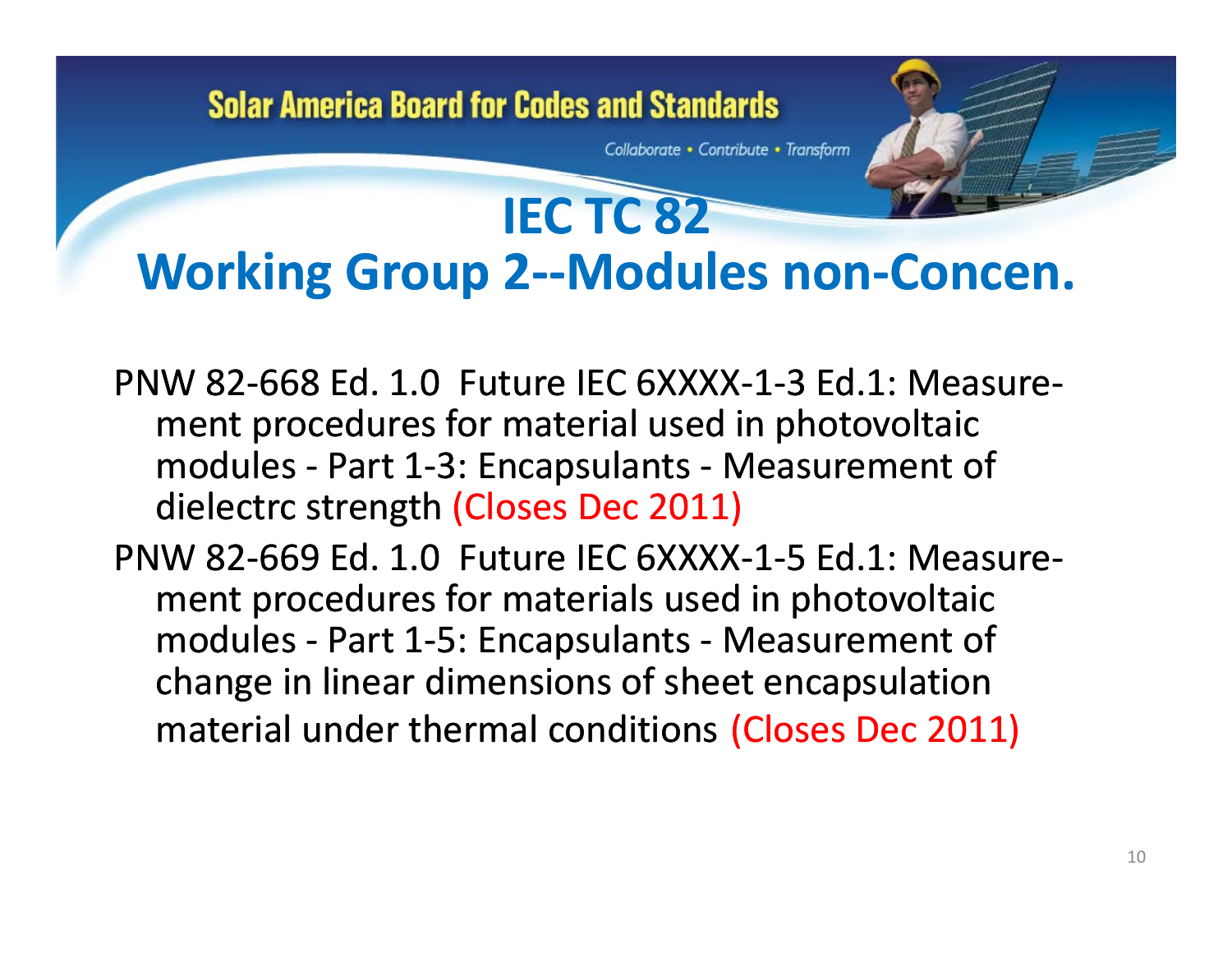Collaborate • Contribute • Transform

- PNW 82‐674 Ed. 1.0 Junction boxes for photovoltaic modules ‐ Safety requirements (Closes Dec 2011)
- PNW 82‐675 Ed. 1.0 Connectors for DC‐application in photovoltaic systems - Safety requirements and tests. In<br>
collaboration with WG 6 (Closes Dec 2011)<br>
PNW 82-676 Ed. 1.0 Dynamic mechanical load testing for collaboration with WG 6 (Closes Dec 2011)
- 82‐676 Ed. 1.0 Dynamic mechanical load testing for photovoltaic (PV) modules (Closes Dec 2011)
- There are many more NWIPs to be presented in the areas of Back Sheets & Front Sheets; Adhesives; Pottants and Edge Seals--plus one for PV cables, which may be fielded by WG 6 6.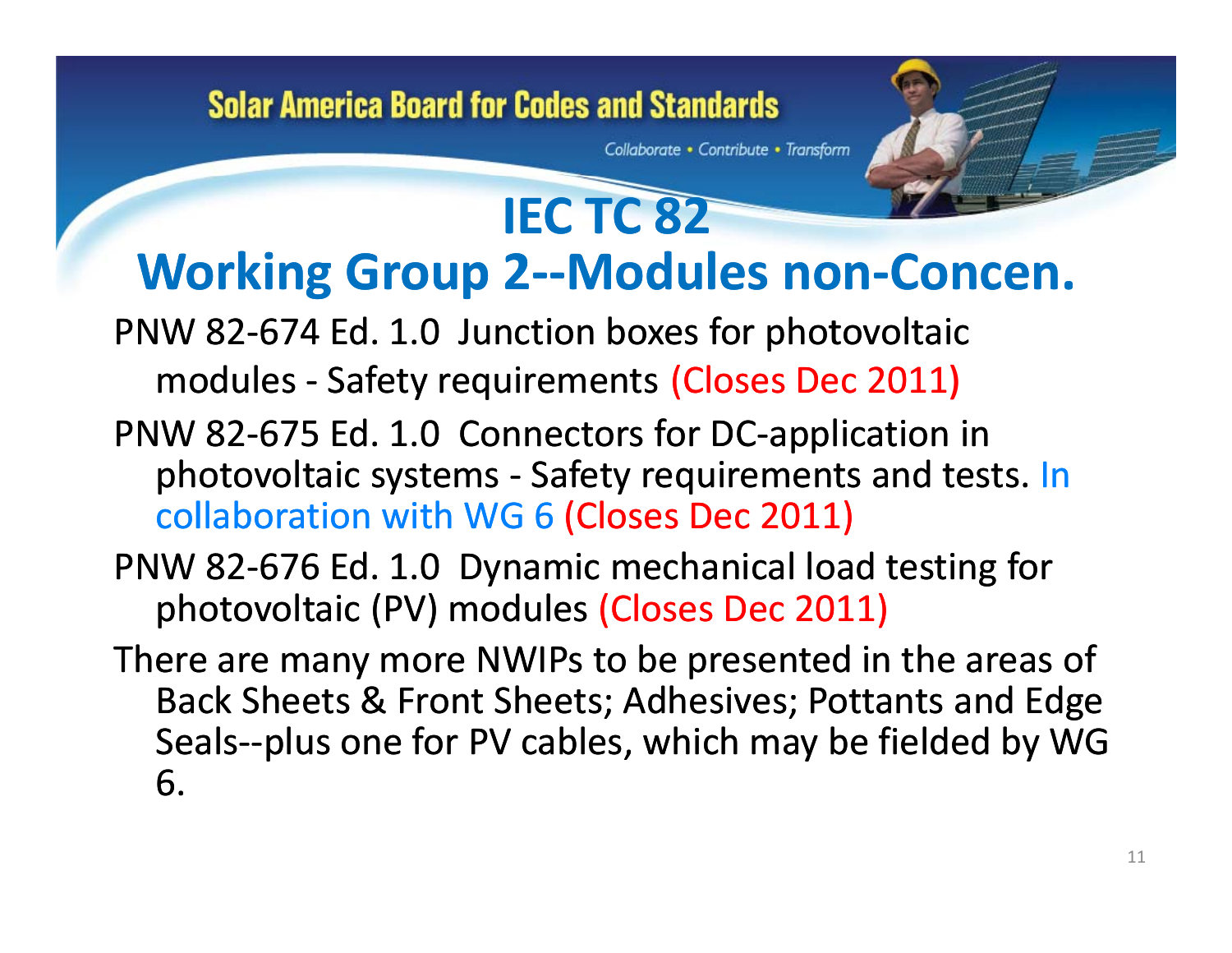Collaborate • Contribute • Transform

## **IEC TC 82 Workin g Grou p 3‐‐ S ystems**

## **Ted Spooner, Australia and Martin Cotterell, UK**

#### **convenors**

IEC 61829 Ed.1 Crystalline silicon photovoltaic (PV) array - On-site measurement of I-V characteristics (Ed. 2 being written--expect to publish mid-2013.)

IEC 62093 Ed. 1 Balance-of-system components for photovoltaic systems - Design qualification natural environments (Coming up for maintenance 2011) IEC 62446 Ed.1: Grid connected PV systems - Minimum system documentation, commissioning tests and inspection requirements.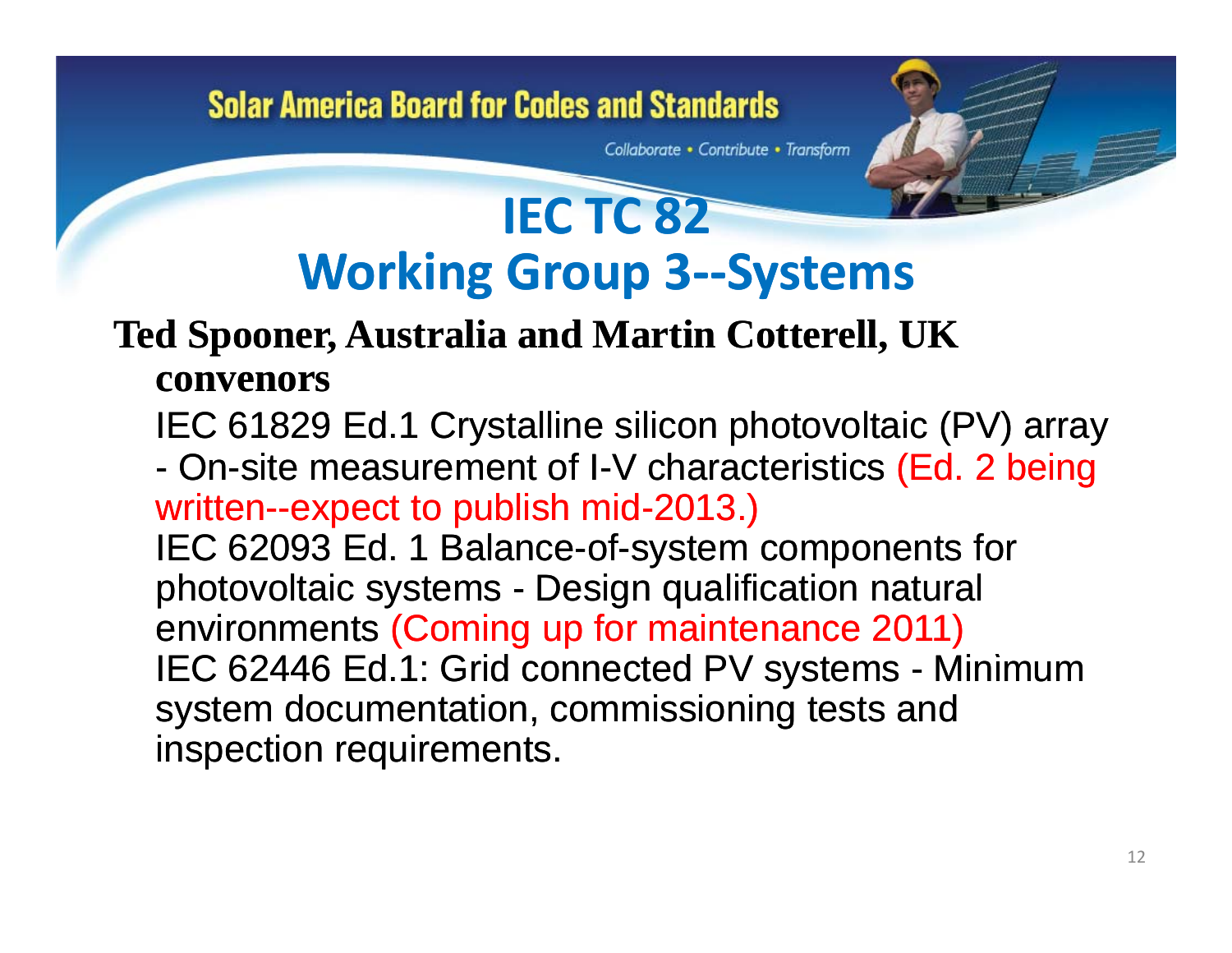Collaborate • Contribute • Transform

## **IEC TC 82 Workin g Grou p 3‐‐ S ystems**

- IEC 62253 Ed. 1.0, Equipment and safety specifications for direct coupled photovoltaic (PV) – pumping systems. (Published.)
- IEC 62548 Installation and Safety Requirements for Photovoltaic (PV) Arrays. (Issued as CDV; expect to publish mid-2012.)
- IEC 62748 TS, PV on Buildings (Issued as NWIP; expect CD by Dec 2011; publish late 2012) Was also known as BIPV at one time.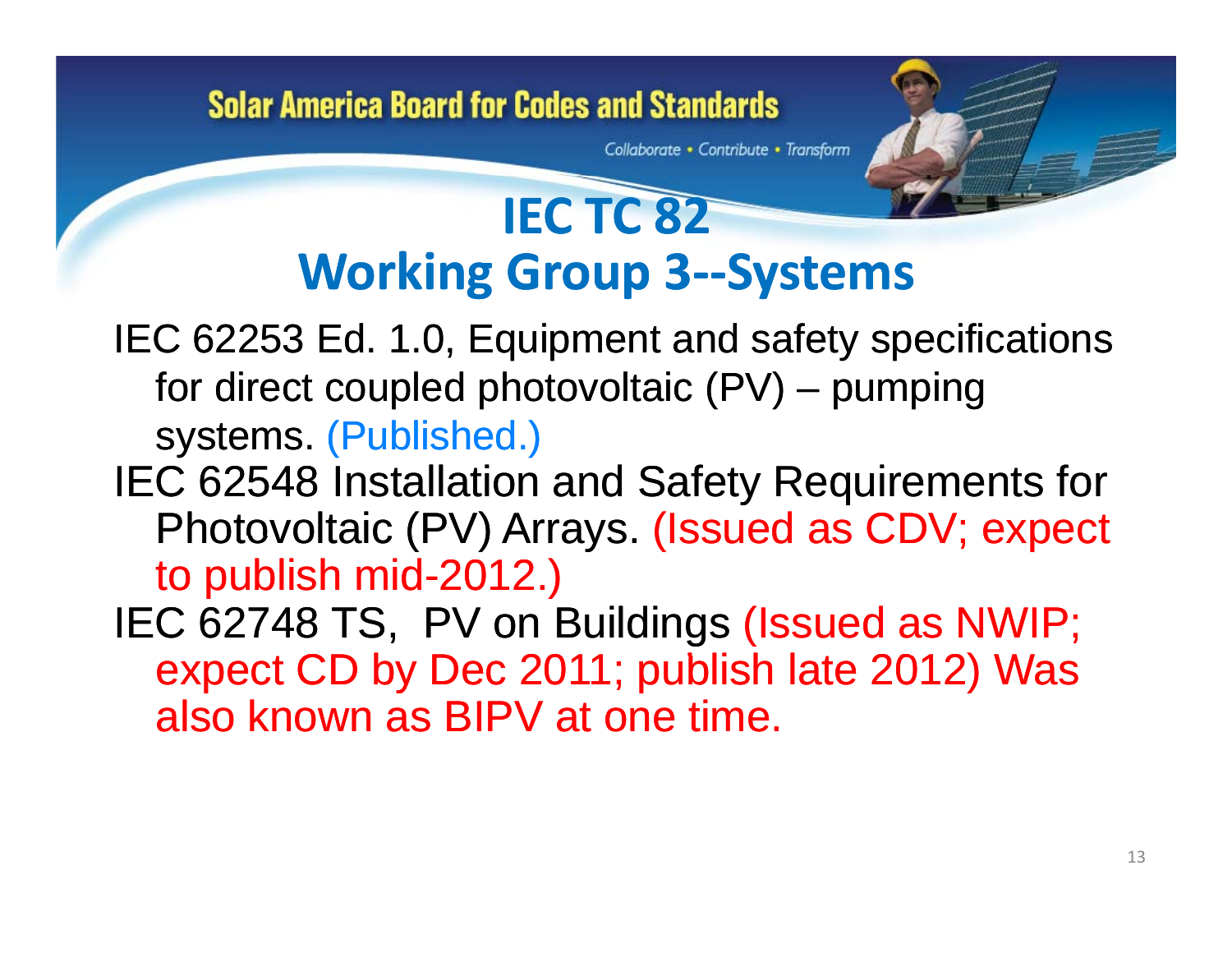Collaborate • Contribute • Transform

## **Working Group 6‐‐Balance of Systems**

**IEC TC 82**

### **Greg Ball, US and Dr. Vicente Salas, ES, co-convenors**

- IEC 62109-1 Safety of power converters for use in photovoltaic power systems - Part 1: General requirements
- IEC 62109-2 Safety of power converters for use in photovoltaic power systems - Part 2: Particular requirements for inverters (Published)
- IEC 62509 Ed.1: Battery charge controllers for photovoltaic systems - Performance and functioning (Published)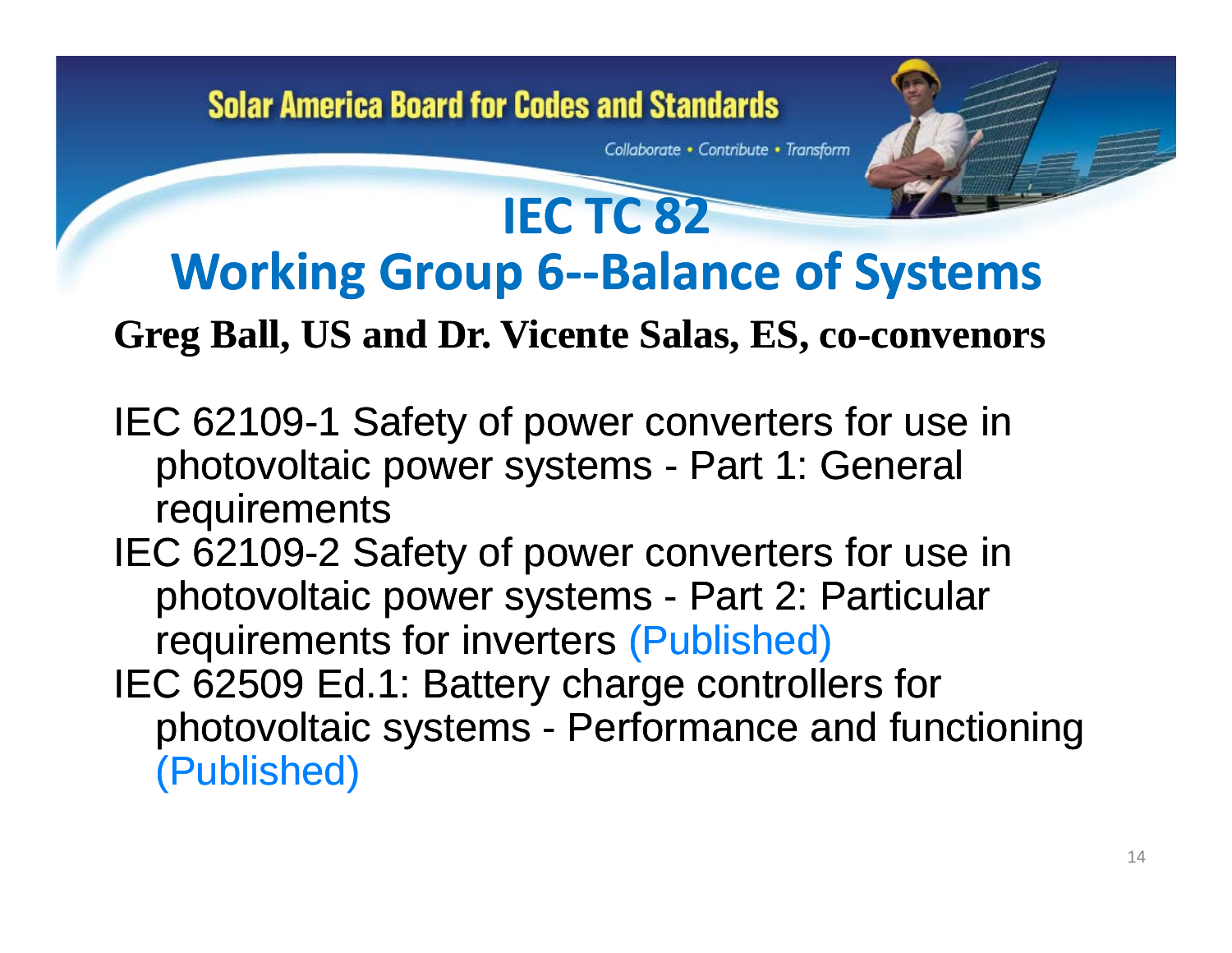Collaborate • Contribute • Transform

## **IEC TC 82 Workin g Grou p 6‐‐Balance of S ystems**

- IEC 62109-3 Safety of power converters for use in photovoltaic power systems - Part 3: PV Modules with Integrated Electronic Devices (In pre-NWIP stage)
- IEC 62109 4 Safety of power converters for use in photovoltaic power systems - Part 4: Particular requirements for combiner box (CD by mid-2012) <sup>I</sup>EC 62116 Test procedure of islanding prevention measures for utility-interconnected photovoltaic inverters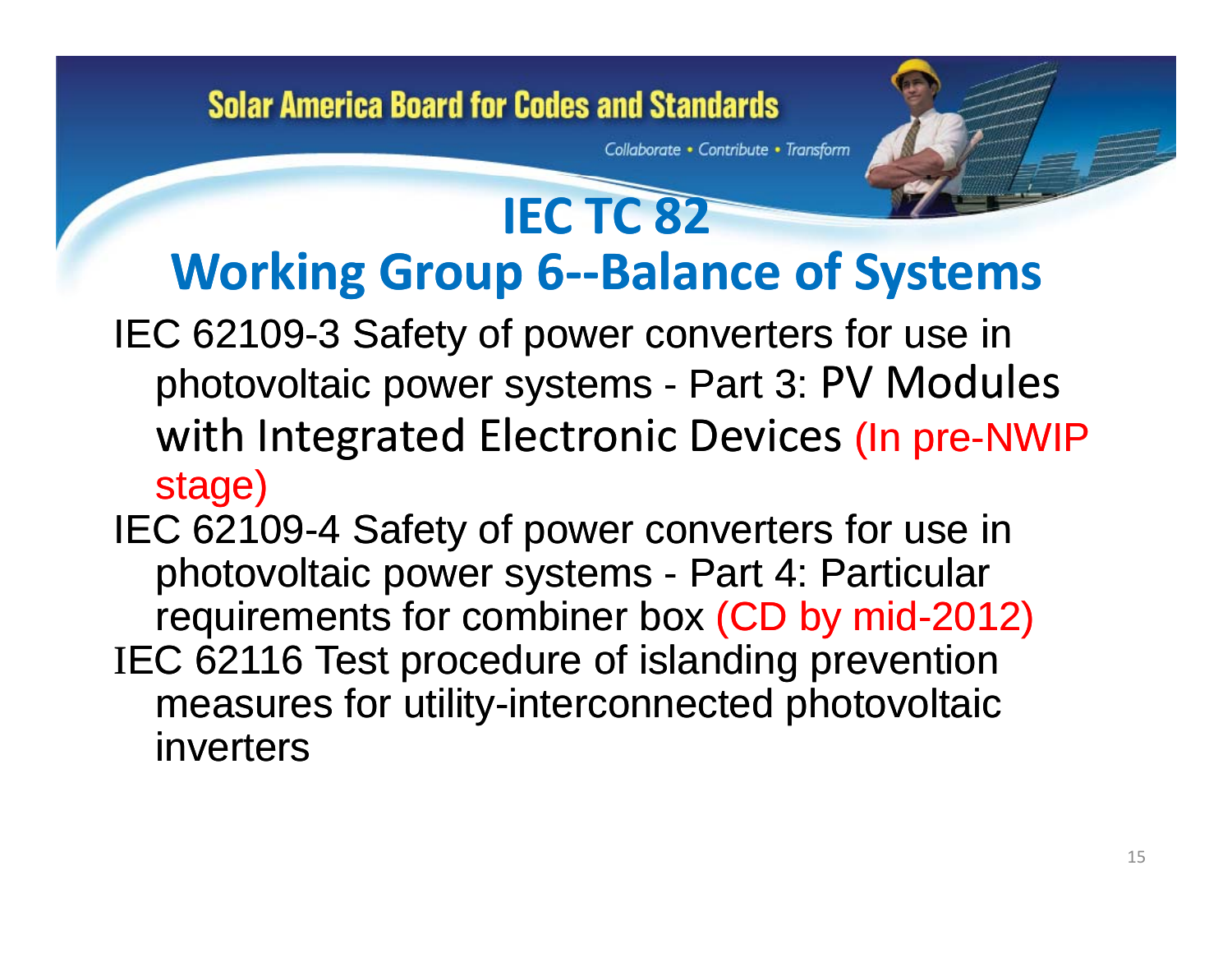Collaborate • Contribute • Transform

## **IEC TC 82 Working Group 6‐‐Balance of Systems** IEC 62109-3 Safety of power converters for use in

photovoltaic power systems - Part 3: PV Modules with Integrated Electronic Devices (In pre-NWIP stage) Referred to previously as AC modules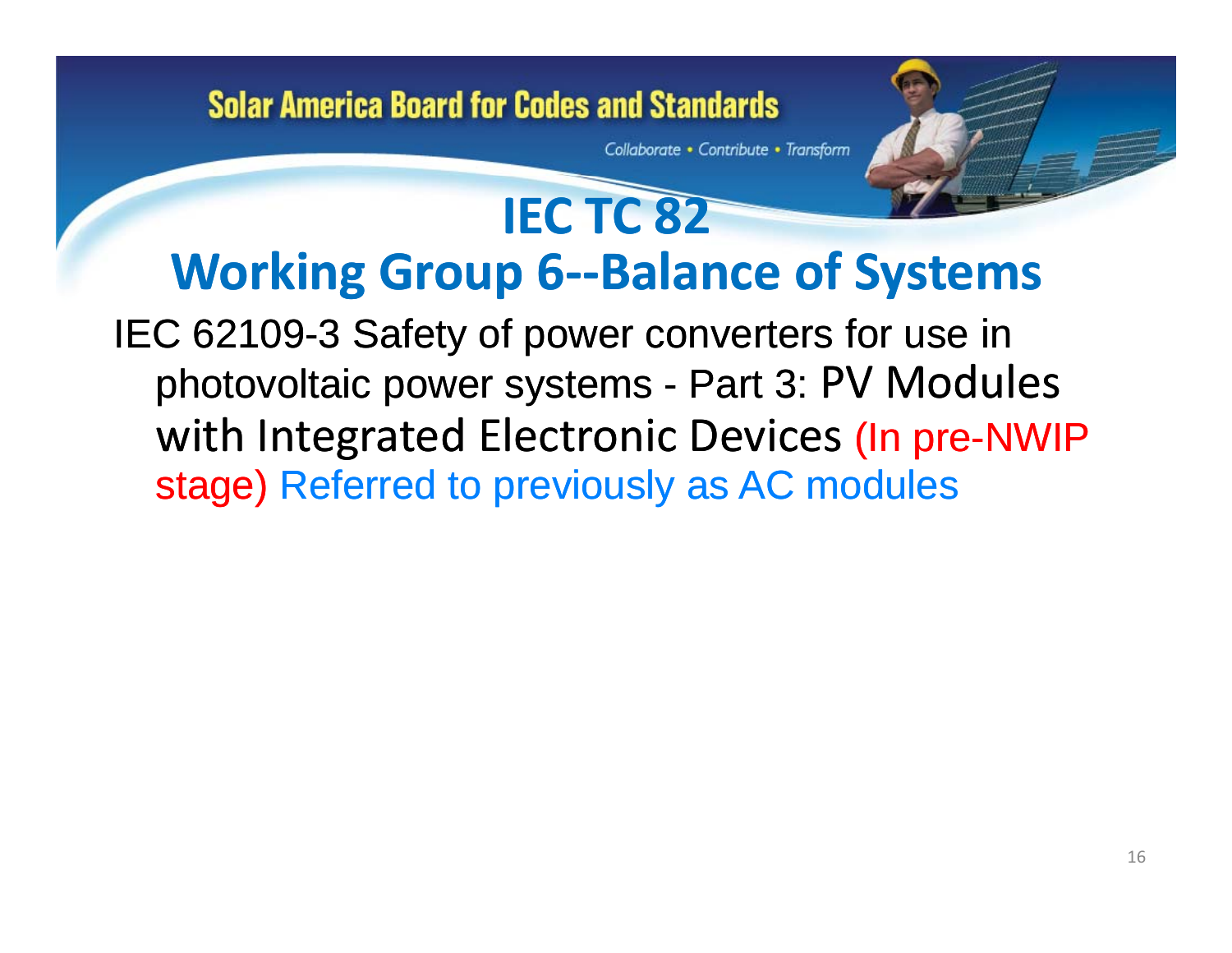Collaborate • Contribute • Transform

## **Working Group 7‐‐ Concentrator Modules**

**IEC TC 82**

### **Dr. Robert McConnell, US, convenor**

IEC 62108 Ed. 1 Concentrator photovoltaic (CPV) modules and assemblies - Design qualification and type approval (Being considered for up-date to Ed. 2) IEC 62670-1 Ed. 1 Concentrator photovoltaic (CPV) module and assembly performance testing and energy rating - Part 1: Performance measurements and power rating - Irradiance and temperature (CD; expect CDV by Dec 2011)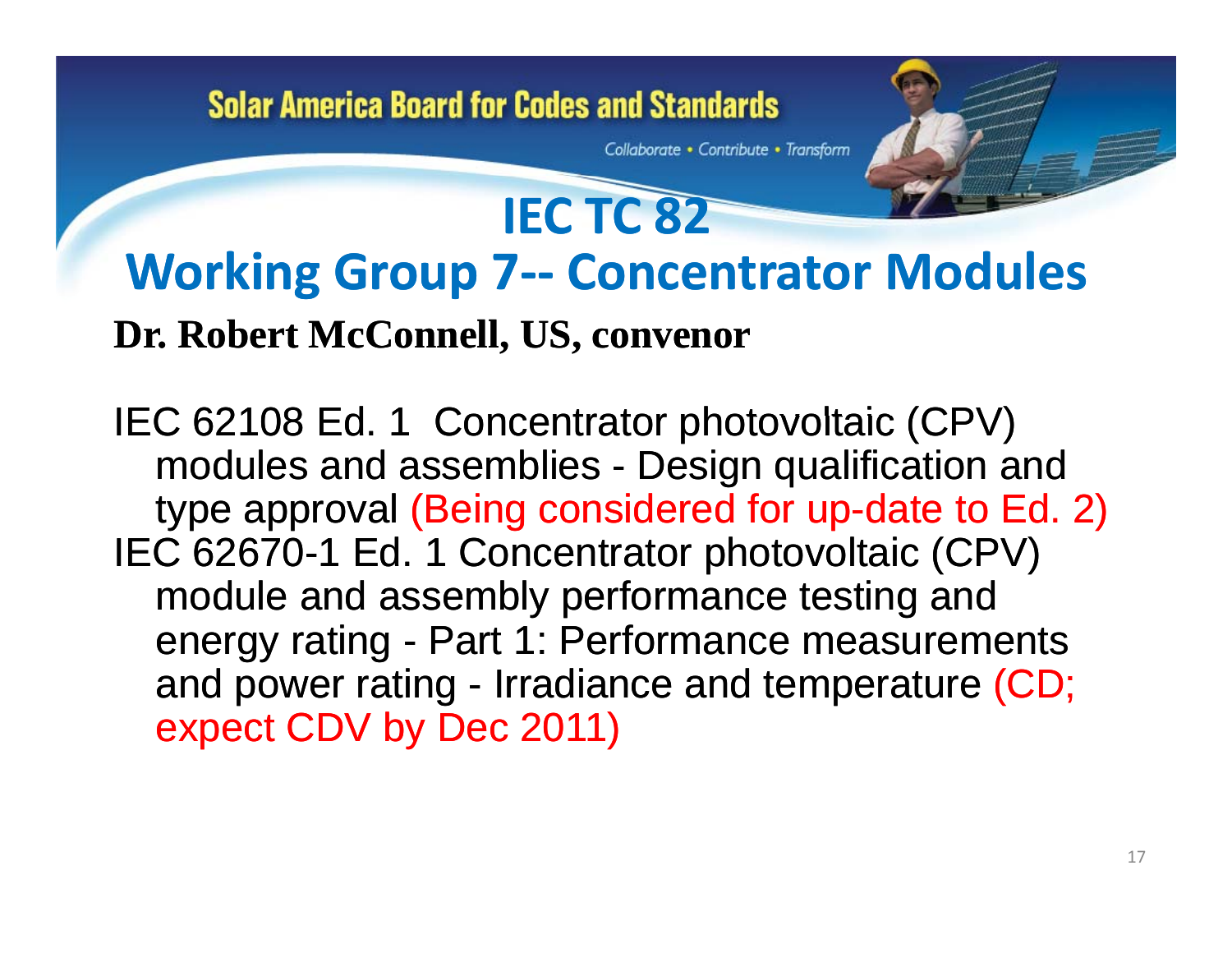Collaborate • Contribute • Transform

## **Working Group 7‐‐ Concentrator Modules**

**IEC TC 82**

- IEC 62670‐2 Ed. 1.0 Concentrator photovoltaic (CPV) module and assembly performace testing and energy rating ‐ Part 2: Energy rating by measurement (NP; expect CD by Dec 2011)
- IEC 62688 Ed. 1.0 Concentrator photovoltaic (CPV) module and assembly safety qualification (CD; expect CDV by Dec 2011)
- IEC/TS 62727 Ed. 1.0 Specification for solar trackers used for photovoltaic systems (Draft TS; expect publication Jan 2012) 1.018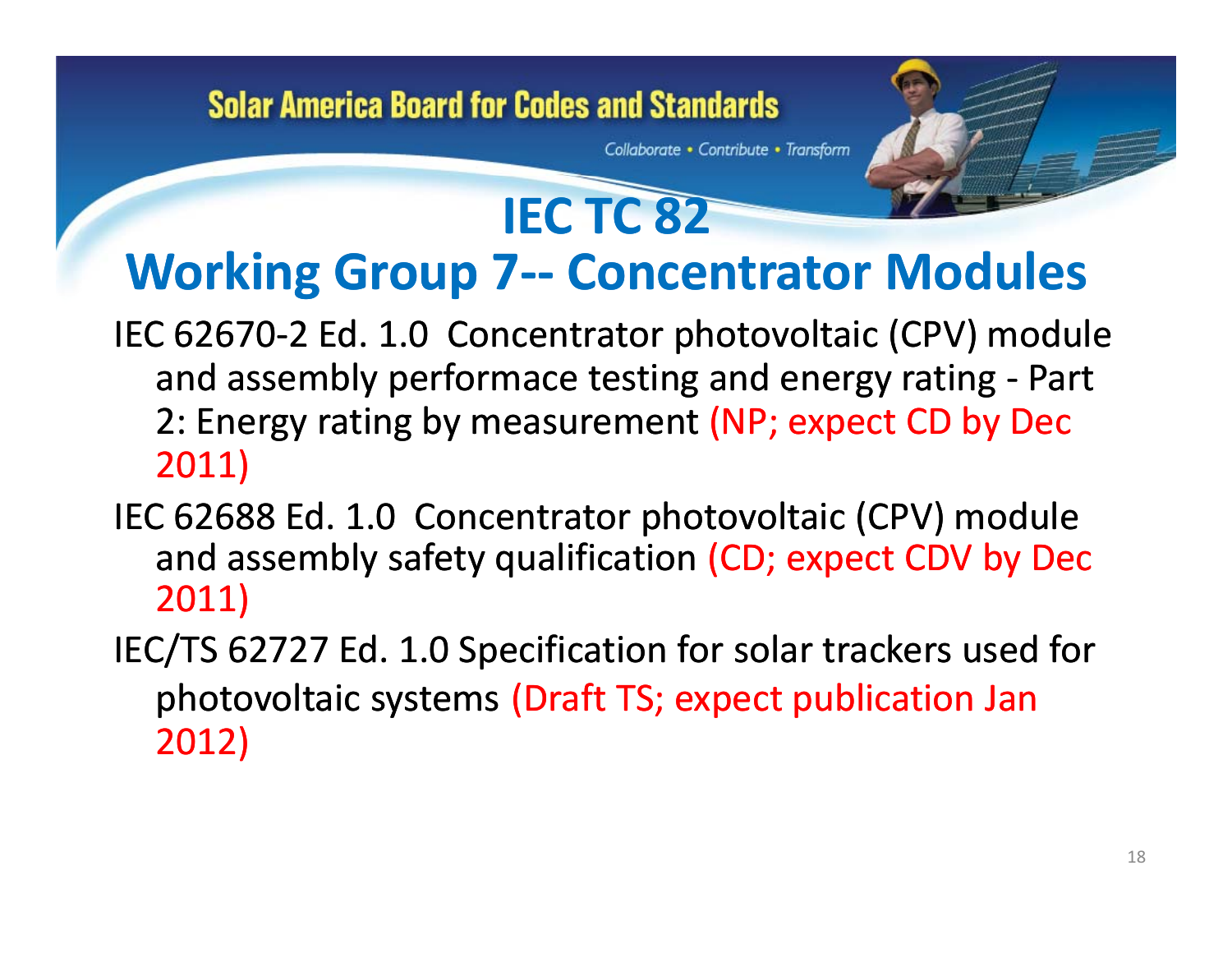## **Solar America Board for Codes and Standards** Collaborate • Contribute • Transform **IEC TC 82 Working Group 7‐‐ Concentrator Modules**

- PNW/TS 82‐652 Ed. 1.0 Specification for concentrator cell description (NP has been approved; expect CD to be out by July 2012)
- PNW 82‐673 Ed. 1.0 Concentrator photovoltaic (CPV) solar cells and cell‐on‐carrier (COC) assemblies ‐ Reliability qualification (Closes Feb 2012)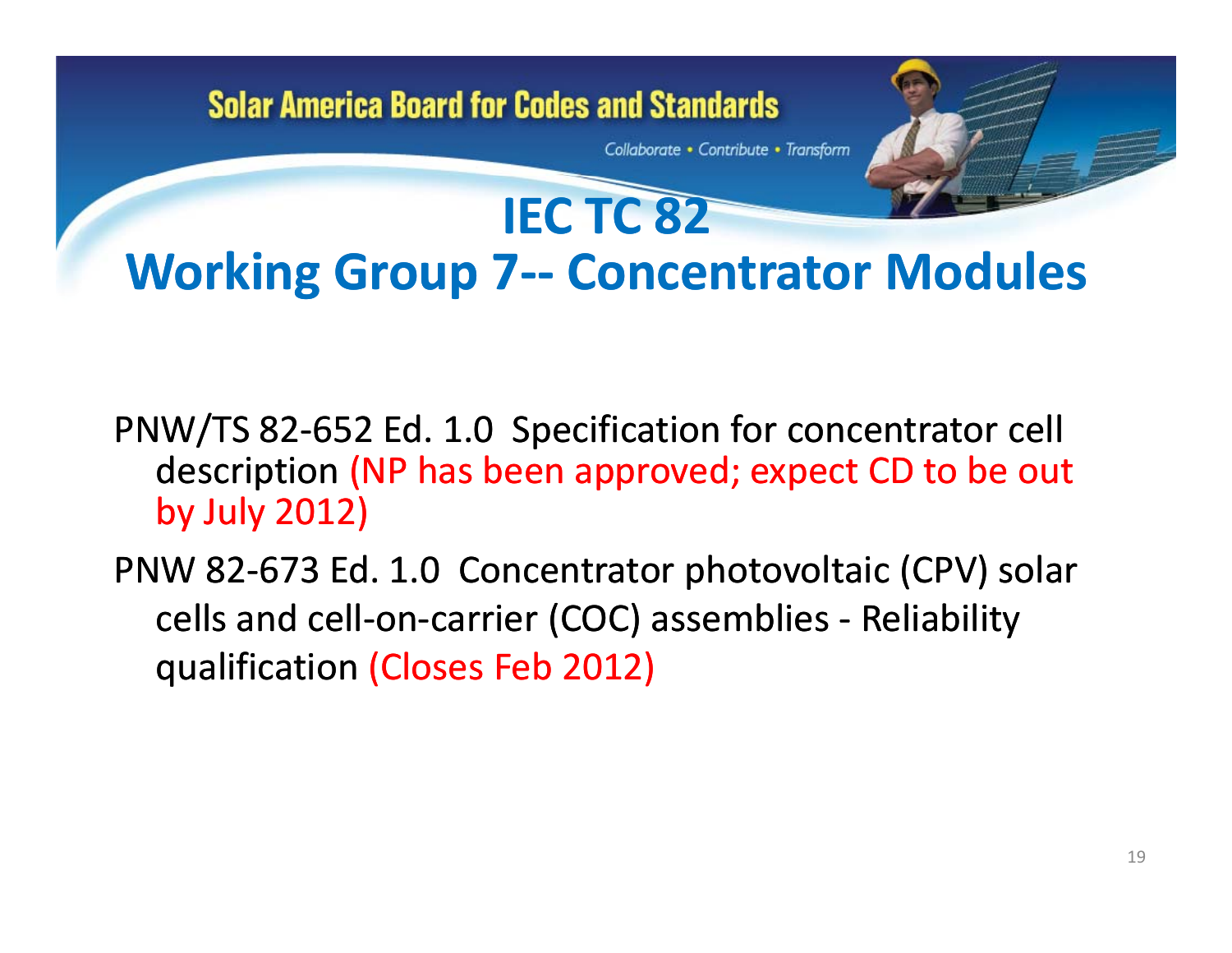Collaborate • Contribute • Transform

## **IEC TC 82 JCWG: JCG TC 82/TC 88/TC 21/SC 21A**

The JCWG is responsible for writing technical specifications aimed at Decentralized Rural Electrification (DRE) in developing countries. TSs include PV systems but also hybrid and microgrid systems.

These Technical Specifications are in the 62257 series--and are not listed here. To see a listing go to the www.iec.ch website as listed in the 4th slide and search for 62257.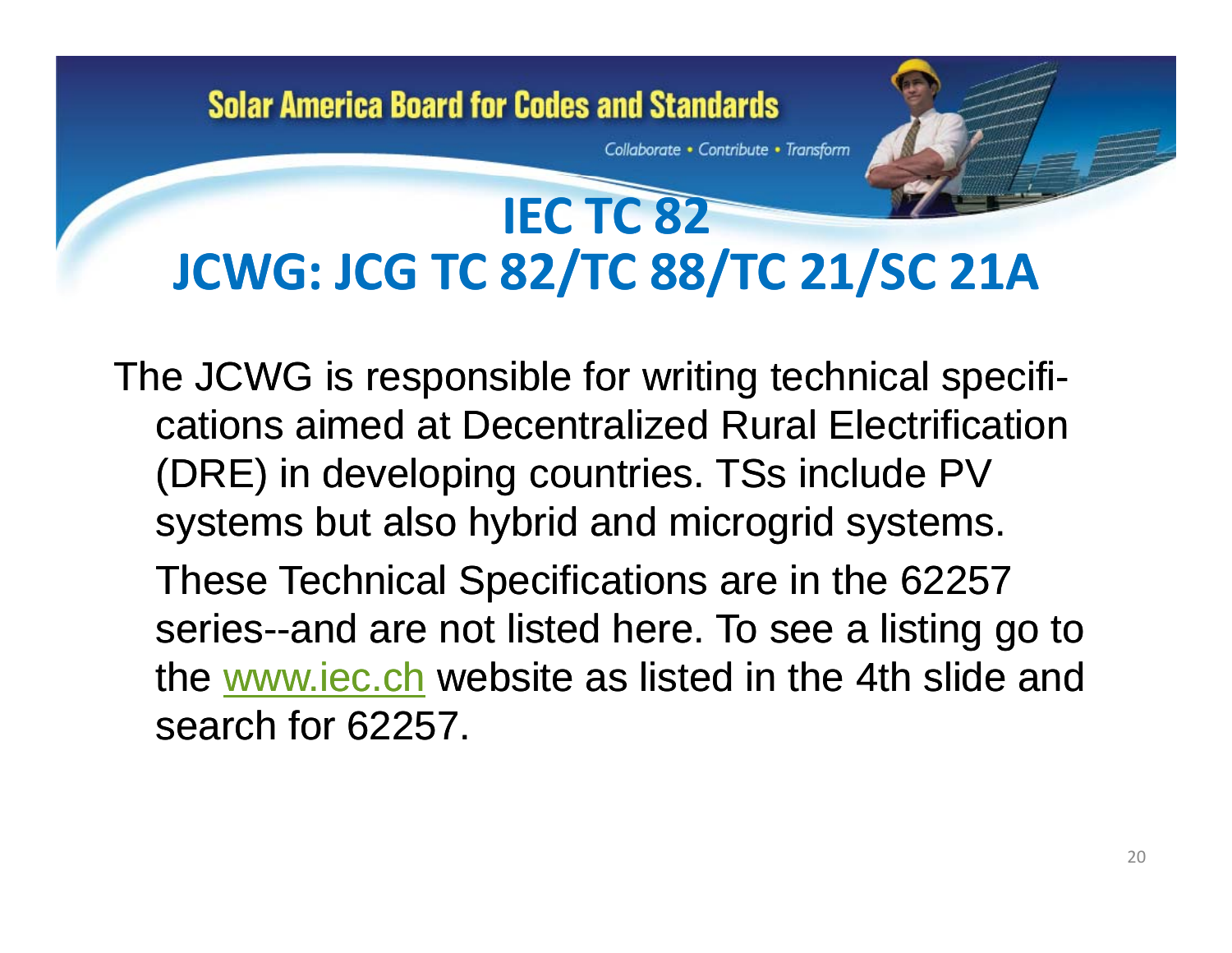Collaborate • Contribute • Transform

## **IEC TC 82 Bald faced commercial**

All work in TC 82 in the US is through the US Technical Advisory Group. Experts from the TAG *may* be appointed to various working groups--all dependent on the convenor and not making the WG seem US-centric or European-centric or Asian-centric—and whether you can afford the time and travel to the WG meeting locations.